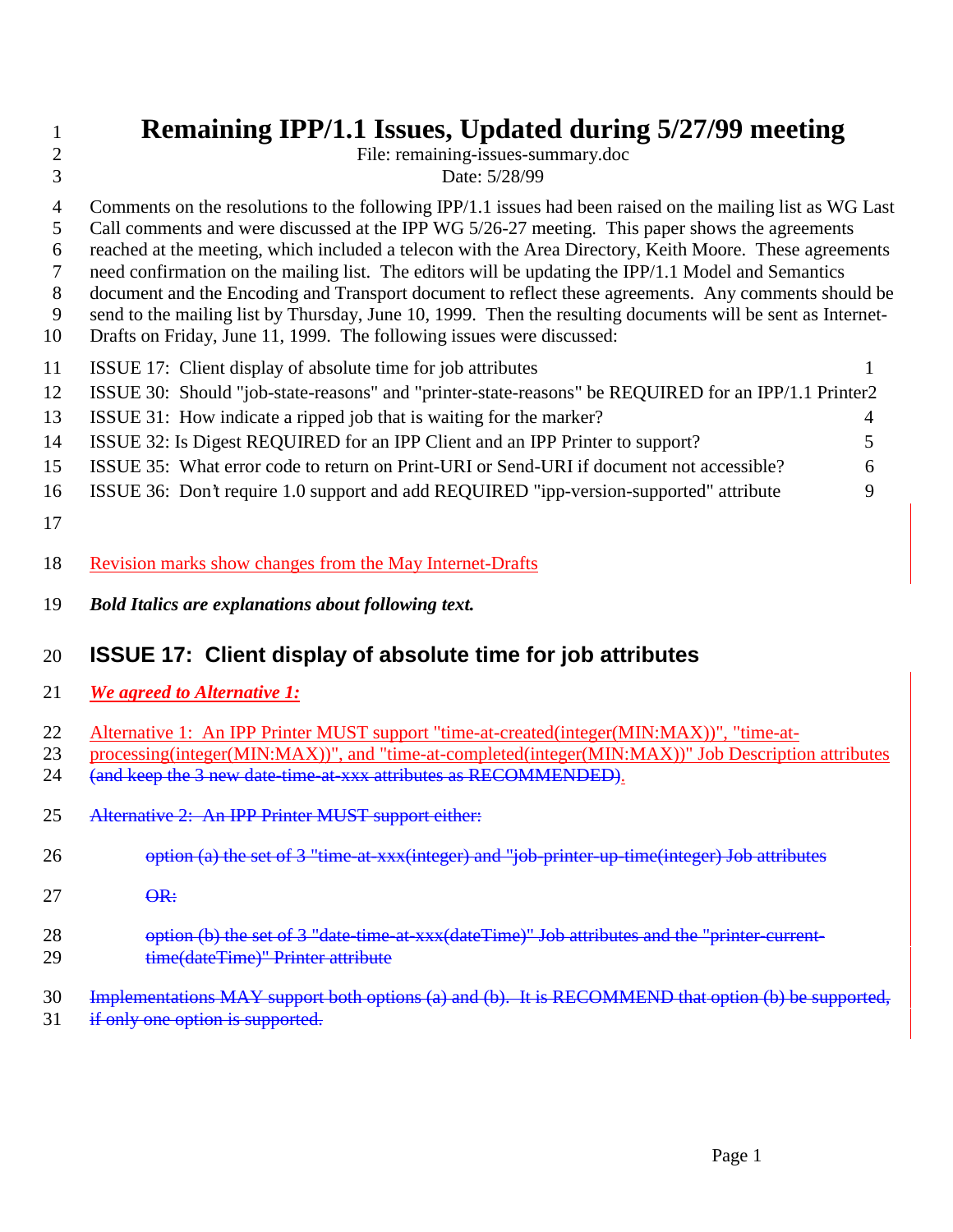# **ISSUE 30: What "job-state-reasons" and "printer-state-reasons" values are REQUIRED for an IPP/1.1 Printer?**

- *The following clarification of 4.3.8 "job-state-reasons"*
- Implementation of these values is OPTIONAL, i.e., a Printer NEED NOT implement them, even if (1) the

37 output device supports the functionality represented by the reason and (2) is available to the Printer object

38 implementation. These values MAY be used with any job state or states for which the reason makes sense.

Some of these value definitions indicate conformance requirements; the rest are OPTIONAL.

## *The following state reasons have the indicated conformance requirements added to reflect conformance requirements already states elsewhere in the document. All of the other values are OPTIONAL:*

- 'none': There are no reasons for the job's current state. This state reason is semantically equivalent to "job-state-reasons" without any value and MUST be used when there is no other value, since the 1setOf attribute syntax requires at least one value.
- 'document-access-error': After accepting a Print-URI or Send-URI request, the Printer could not access one or more documents passed by reference. This reason is intended to cover any file access problem, including file does not exist and access denied because of an access control problem. Whether the Printer aborts the job and moves the job to the 'aborted' job state or prints all documents that are accessible and moves the job to the 'completed' job state and adds the 'completed-with-errors' value in the job's "job-state-reasons" attribute depends on implementation 51 and/or site policy. This value SHOULD be supported if the Print-URI or Send-URI operations are 52 supported. **Issue 30 and 35**
- 'job-hold-until-specified': The value of the job's "job-hold-until" attribute was specified with a time period that is still in the future. The job MUST NOT be a candidate for processing until this reason is removed and there are no other reasons to hold the job. This value MUST be supported if the "job-hold-until" Job Template attribute is supported.
- 'job-canceled-by-user': The job was canceled by the owner of the job using the Cancel-Job request, i.e., by a user whose authenticated identity is the same as the value of the originating user that created the Job object, or by some other authorized end-user, such as a member of the job owner's security group. This value SHOULD be supported.
- 'job-canceled-by-operator': The job was canceled by the operator using the Cancel-Job request, i.e., by a user who has been authenticated as having operator privileges (whether local or remote). If the security policy is to allow anyone to cancel anyone's job, then this value may be used when the job is canceled by other than the owner of the job. For such a security policy, in effect, everyone is an operator as far as canceling jobs with IPP is concerned. This value SHOULD be supported if the implementation permits canceling by other than the owner of the job.
- 'job-canceled-at-device': The job was canceled by an unidentified local user, i.e., a user at a console at the device. This value SHOULD be supported if the implementation supports canceling jobs at the console.

## 'aborted-by-system': The job (1) is in the process of being aborted, (2) has been aborted by the system and placed in the 'aborted' state, or (3) has been aborted by the system and placed in the 'pending-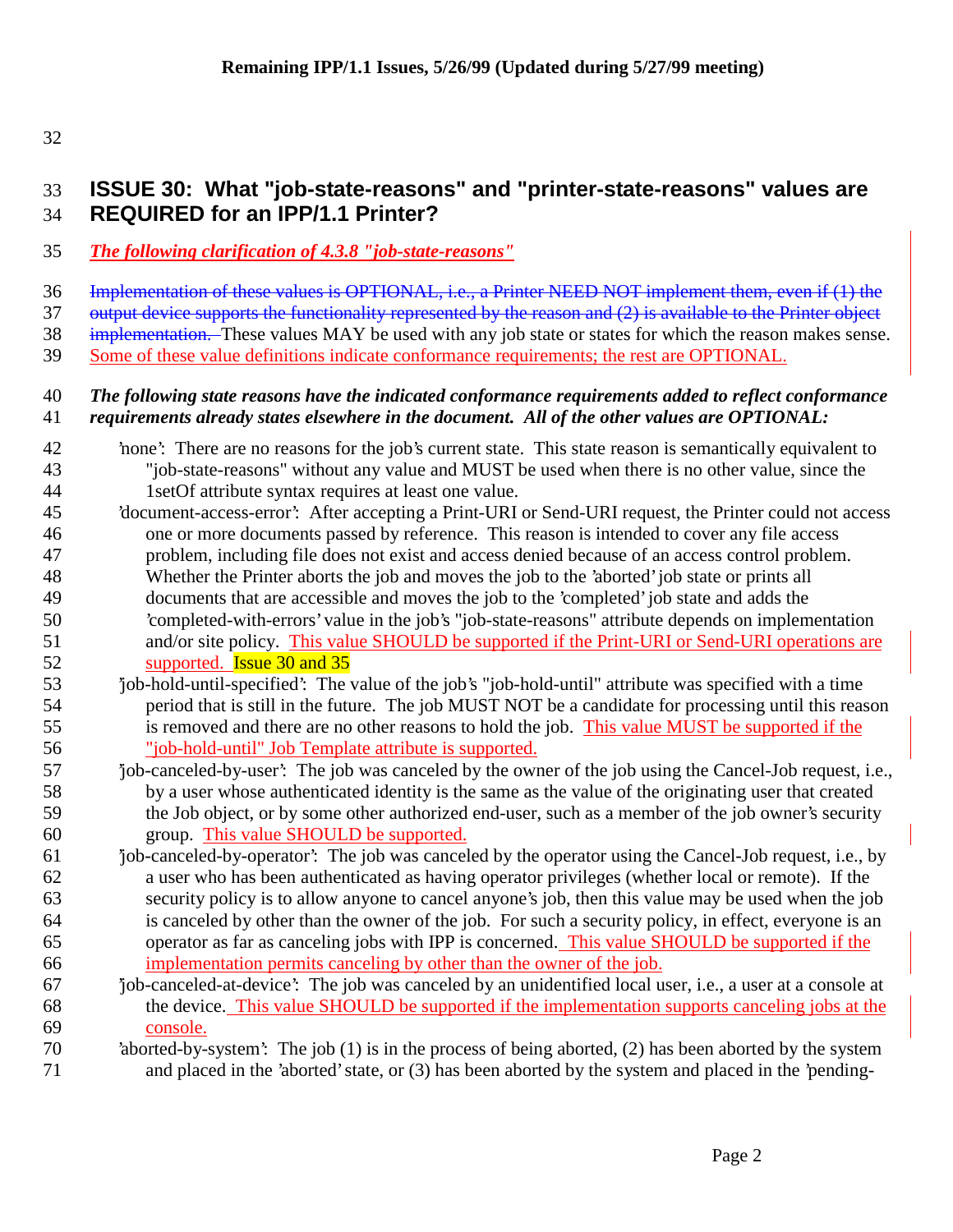| 72<br>73 | held' state, so that a user or operator can manually try the job again. This value SHOULD be                |
|----------|-------------------------------------------------------------------------------------------------------------|
| 74       | supported.                                                                                                  |
| 75       | processing-to-stop-point. The requester has issued a Cancel-Job operation or the Printer object has         |
|          | aborted the job, but is still performing some actions on the job until a specified stop point occurs or     |
| 76       | job termination/cleanup is completed.                                                                       |
| 77       |                                                                                                             |
| 78       | If the implementation requires some measurable time to cancel the job in the 'processing' or                |
| 79       | processing-stopped' job states, the IPP object MUST use this value This reason is                           |
| 80       | RECOMMENDED to be used in conjunction with the 'processing' job state to indicate that the                  |
| 81       | Printer object is still performing some actions on the job while the job remains in the 'processing' or     |
| 82       | 'processing-stopped' state. After all the job's job description attributes have stopped incrementing,       |
| 83       | the Printer object moves the job from the 'processing' state to the 'canceled' or 'aborted' job states.     |
| 84       |                                                                                                             |
| 85       | 'job-completed-successfully': The job completed successfully. This value SHOULD be supported.               |
| 86       | job-completed-with-warnings': The job completed with warnings. This value SHOULD be supported               |
| 87       | if the implementation detects warnings.                                                                     |
| 88       | job-completed-with-errors': The job completed with errors (and possibly warnings too). This value           |
| 89       | SHOULD be supported if the implementation detects errors.                                                   |
| 90       | job-restartable' - This job is retained (see section 4.37.1 and is currently able to be restarted using the |
| 91       | Restart-Job operation (see section 3.3.7)). If 'job-restartable' is a value of the job's 'job-state-        |
| 92       | reasons' attribute, then the IPP object MUST accept a Restart-Job operation for that job. This value        |
| 93       | <b>SHOULD</b> be supported if the Restart-Job operation is supported.                                       |
| 94       |                                                                                                             |
| 95       | Suggested text for addition to section 4.4.12 "printer-state-reasons":                                      |
| 96       |                                                                                                             |
| 97       | Some of the these value definitions indicate conformance requirements; the rest are OPTIONAL.               |
| 98       |                                                                                                             |
| 99       | 'none': There are not reasons. This state reason is semantically equivalent to "printer-state-reasons"      |
| 100      | without any value and MUST be used, since the 1setOf attribute syntax requires at least one value.          |
| 101      | 'moving-to-paused': Someone has paused the Printer object using the Pause-Printer operation (see            |
| 102      | section 3.2.7 or other means, but the device(s) are taking an appreciable time to stop. Later, when         |
| 103      | all output has stopped, the "printer-state" becomes 'stopped', and the 'paused' value replaces the          |
| 104      | 'moving-to-paused' value in the "printer-state-reasons" attribute. This value MUST be supported, if         |
| 105      | the Pause-Printer operation is supported and the implementation takes significant time to pause a           |
| 106      | device in certain circumstances.                                                                            |
| 107      | paused: Someone has paused the Printer object using the Pause-Printer operation (see section 3.2.7 or       |
| 108      | other means and the Printer object's "printer-state" is 'stopped'. In this state, a Printer MUST NOT        |
| 109      | produce printed output, but it MUST perform other operations requested by a client. If a Printer had        |
| 110      | been printing a job when the Printer was paused, the Printer MUST resume printing that job when             |
| 111      | the Printer is no longer paused and leave no evidence in the printed output of such a pause. This           |
| 112      | value MUST be supported, if the Pause-Printer operation is supported.                                       |
| 113      | 'spool-area-full': The limit of persistent storage allocated for spooling has been reached. The Printer is  |
| 114      | temporarily unable to accept more jobs. The Printer will remove this value when it is able to accept        |
| 115      | more jobs. This value SHOULD be used by a non-spooling Printer that only accepts one or a small             |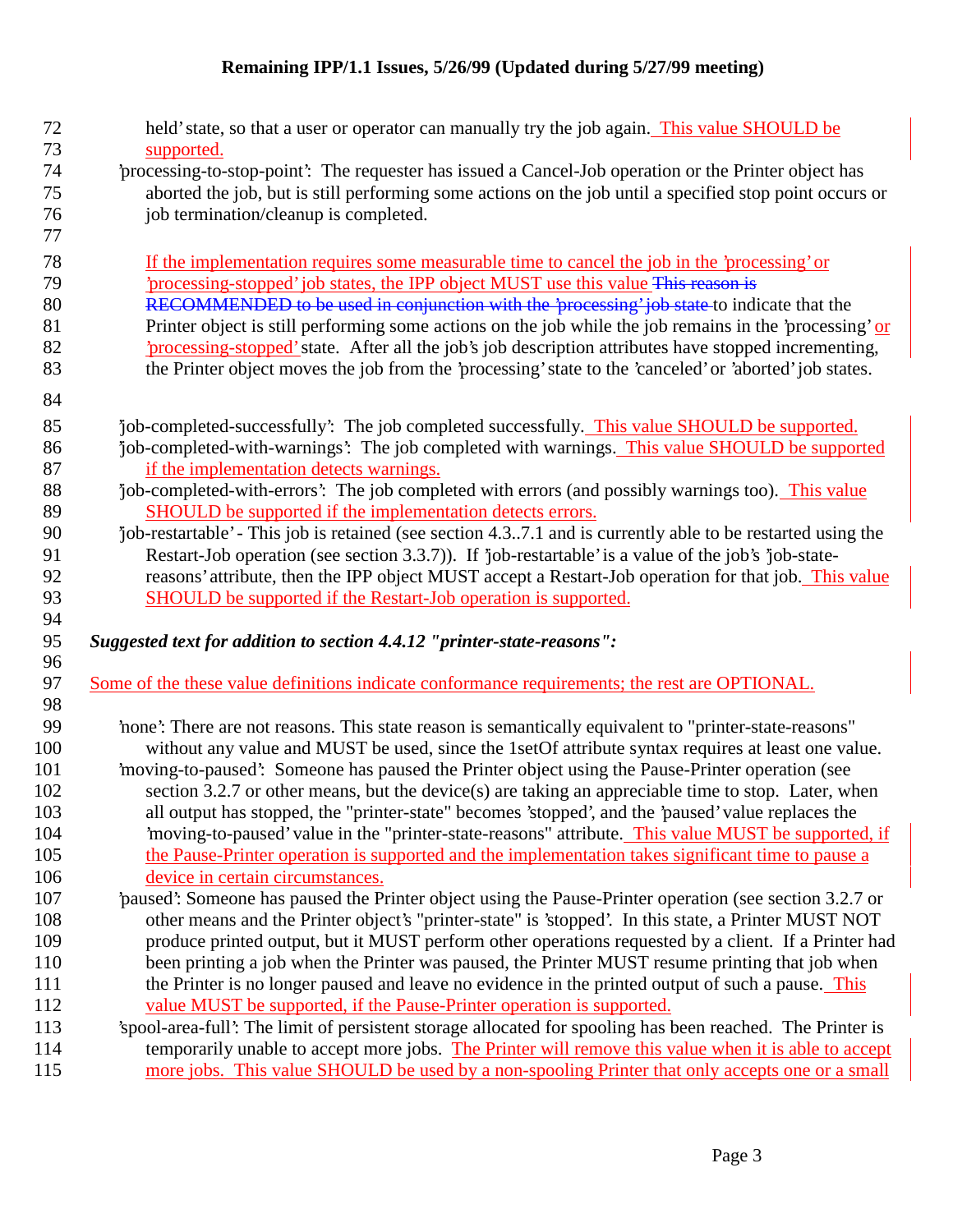116 number jobs at a time or a spooling Printer that has filled the spool space. **Issue 20 Issue 30 and** 117 Issue 31

118

 $\overline{\phantom{a}}$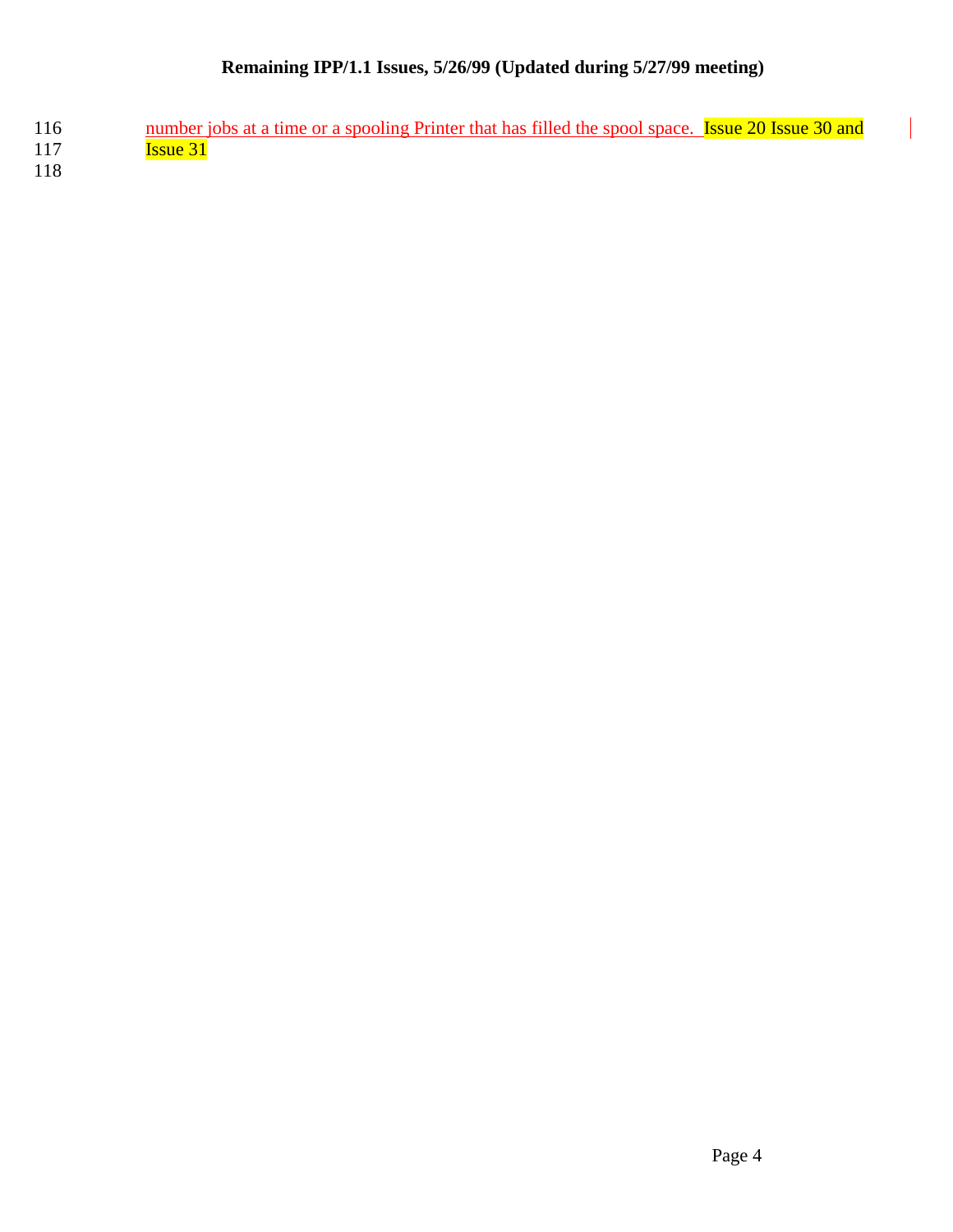# **ISSUE 31: How indicate a ripped job that is waiting for the marker?**

#### *Simplified "printer-state" descriptions that preserves IPP/1.0 compatibility while allowing multiple rips with a marker:*

- 4.4.14 printer-state (type1 enum)
- This REQUIRED Printer attribute identifies the current state of the device. The "printer-state reasons"
- attribute augments the "printer-state" attribute to give more detailed information about the Printer in the given printer state.
- A Printer object need only update this attribute before responding to an operation which requests the
- attribute; the Printer object NEED NOT update this attribute continually, since asynchronous event
- notification is not part of IPP/1.1. A Printer NEED NOT implement all values if they are not applicable to
- a given implementation.
- The following standard enum values are defined:

| 132             | Value          | Symbolic Name and Description                                                                  |  |  |
|-----------------|----------------|------------------------------------------------------------------------------------------------|--|--|
| 133             |                |                                                                                                |  |  |
| 134             | $\mathfrak{B}$ | idle': Indicates that new jobs can start processing without waiting. If a Printer receives a   |  |  |
| 135             |                | job (whose required resources are ready) while in this state, such a job is likely to          |  |  |
| 136             |                | transit into the 'processing' state immediately, unless required resources are not             |  |  |
| 137             |                | ready. If the "printer-state-reasons" attribute contains any reasons, they MUST be             |  |  |
| 138             |                | reasons that would not prevent a job from transiting into the 'processing' state               |  |  |
| 139             |                | immediately, e.g., 'toner-low'.                                                                |  |  |
| 140             |                |                                                                                                |  |  |
| 141             |                | If a Printer can interpret one or more jobs while marking a job, then it is idle if it is      |  |  |
| 142             |                | available to interpret jobs even while marking a job. Issue 31                                 |  |  |
| 143             |                |                                                                                                |  |  |
| 144             |                | If a Printer controls more than one output device, the above definition implies that a         |  |  |
| 145             |                | Printer is 'idle' if at least one output device is idle, i.e., the IPP Printer is available to |  |  |
| 146             |                | immediately start processing a job if a client submitted it.                                   |  |  |
| 147             |                |                                                                                                |  |  |
| 148             | 4'             | processing: Indicates that jobs are processing; new jobs will wait before processing.          |  |  |
| 149             |                | Indicates that the system is running and that one or more jobs are in the 'processing'         |  |  |
| 15 <sub>0</sub> |                | state. If a Printer receives a job (whose required resources are ready) while in this          |  |  |
| 151             |                | state, such a job MUST transit into the 'pending' state immediately. Such a job                |  |  |
| 152             |                | MUST transit into the 'processing' state only after jobs ahead of it complete. If the          |  |  |
| 153             |                | "printer-state-reasons" attribute contains any reasons, they MUST be reasons that do           |  |  |
| 154             |                | not prevent the current job from printing, e.g. 'toner-low'.                                   |  |  |
| 155             |                |                                                                                                |  |  |
| 156             |                | If a Printer can interpret one or more jobs while marking a job and receives a job             |  |  |
| 157             |                | (whose required resources are ready) while in this state, such a received job MAY              |  |  |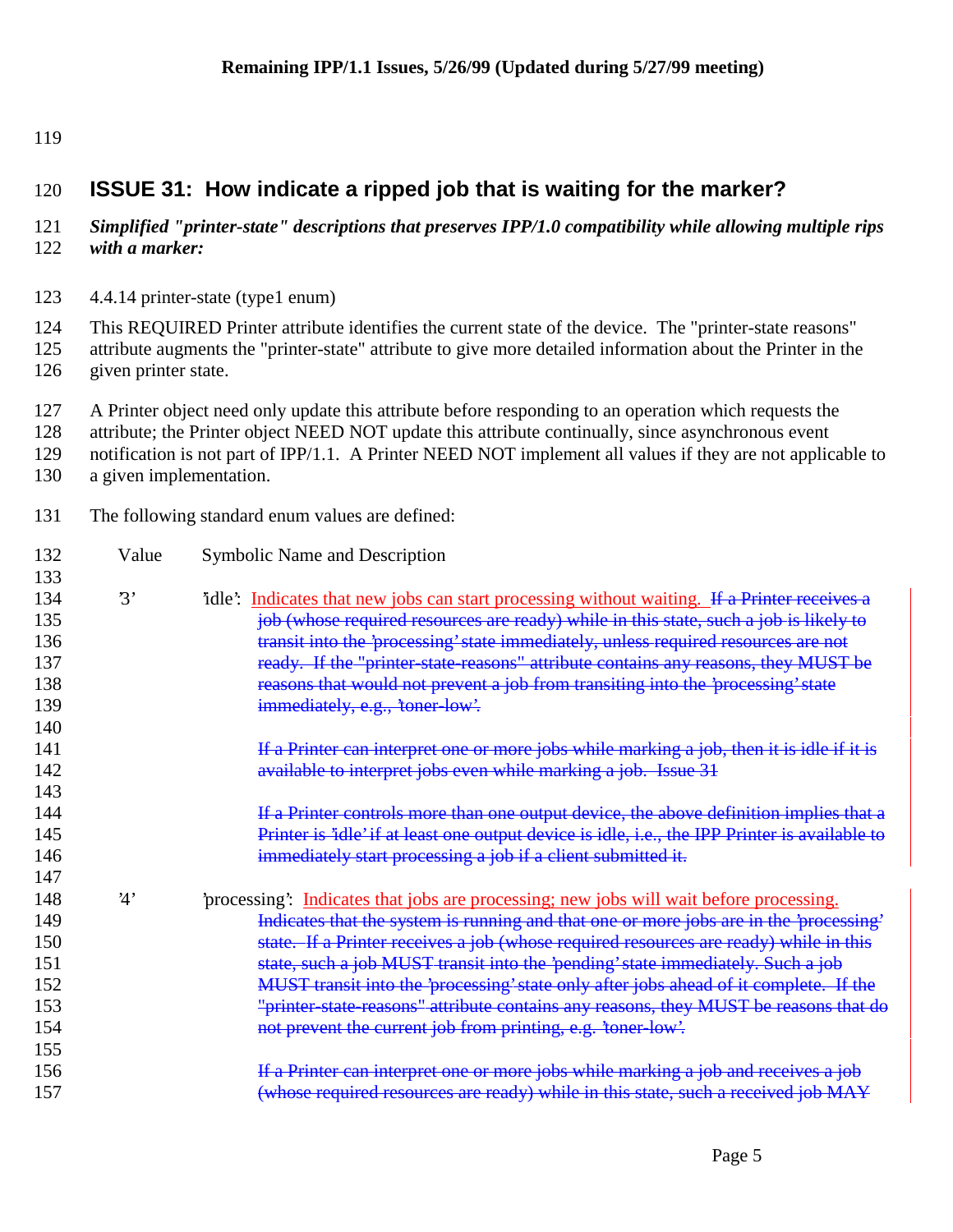| 158<br>159 |            | transit into the 'processing' state along with the job that is being marked, if any.<br>I <sub>ssue</sub> 31                                   |
|------------|------------|------------------------------------------------------------------------------------------------------------------------------------------------|
| 160        |            |                                                                                                                                                |
| 161        |            | If a Printer controls more than one output device, the above definition implies that a                                                         |
| 162        |            | Printer is 'processing' if at least one output device is processing, and none is idle.                                                         |
| 163        |            |                                                                                                                                                |
| 164        | $\cdot$ 5' | 'stopped': Indicates that no jobs can be processed and intervention is required. If a Printer                                                  |
| 165        |            | receives a job (whose required resources are ready) while in this state, such a job                                                            |
| 166        |            | MUST transit into the 'pending' state immediately. Such a job MUST transit into the                                                            |
| 167        |            | 'processing' state only after some human fixes the problem that stopped the printer                                                            |
| 168        |            | and after jobs ahead of it complete processing.  Issue 30 The "printer state reasons"                                                          |
| 169        |            | attribute MUST contain at least one reason, e.g. 'media-jam', which prevents it from                                                           |
| 170        |            | either processing the current job or transitioning a 'pending' job to the 'processing'                                                         |
| 171        |            | state.                                                                                                                                         |
| 172        |            |                                                                                                                                                |
| 173        |            | If a Printer can interpret one or more jobs while marking a job and receives a job                                                             |
| 174        |            | (whose required resources are ready) while in this state, such a submitted job MAY                                                             |
| 175        |            | transit into the 'processing' state in order to be interpreted even while the Printer is in                                                    |
| 176        |            | the 'stopped' state. However, before such a job can be completed, a human needs to                                                             |
| 177        |            | fix the problem. Issue 31                                                                                                                      |
| 178        |            |                                                                                                                                                |
| 179        |            | If a Printer controls more than one output device, the above definition implies that a                                                         |
| 180        |            | Printer is 'stopped' only if all output devices are stopped.                                                                                   |
| 181        |            |                                                                                                                                                |
| 182        |            | Note: it is tempting to define 'stopped' as when a sufficient number of output devices                                                         |
| 183        |            | are stopped and leave it to an implementation to define the sufficient number. But                                                             |
| 184        |            | such a rule complicates the definition of 'stopped' and 'processing'. For example, with                                                        |
| 185        |            | this alternate definition of 'stopped', a job can move from 'pending' to 'processing'                                                          |
| 186        |            | without human intervention, even though the Printer is stopped.                                                                                |
| 187<br>188 |            | Values of "job-state-reasons", such as 'spool-area-full'[new] queue-full' and 'stopped-partly', MAY be used<br>to provide further information. |

*Put the above deleted definitions for simple, multi-rip, and fan-out configurations into the IIG. This*

*deleted text appeared in the May Internet-Drafts. Also discuss the difficulty of the simple IPP/1.1*

*Printer object abstraction to represent a set of devices that have widely differing capabilities, i.e., a color*

*and a black and white printer.*

- *Clarification of 4.4.12 "printer-state-reasons":*
- 194 Some of these values indicate conformance requirements; the rest are OPTIONAL. Issue 30
- *Text for clarification of 'spool-area-full' "printer-state-reasons" value:*
- 'queue-full''spool-area-full': The limit of persistent storage allocated for spooling has been reached. 197 The Printer is temporarily unable to accept more jobs. The Printer will remove this value 198 when it is able to accept more jobs. This value MAY be used by a non-spooling Printer that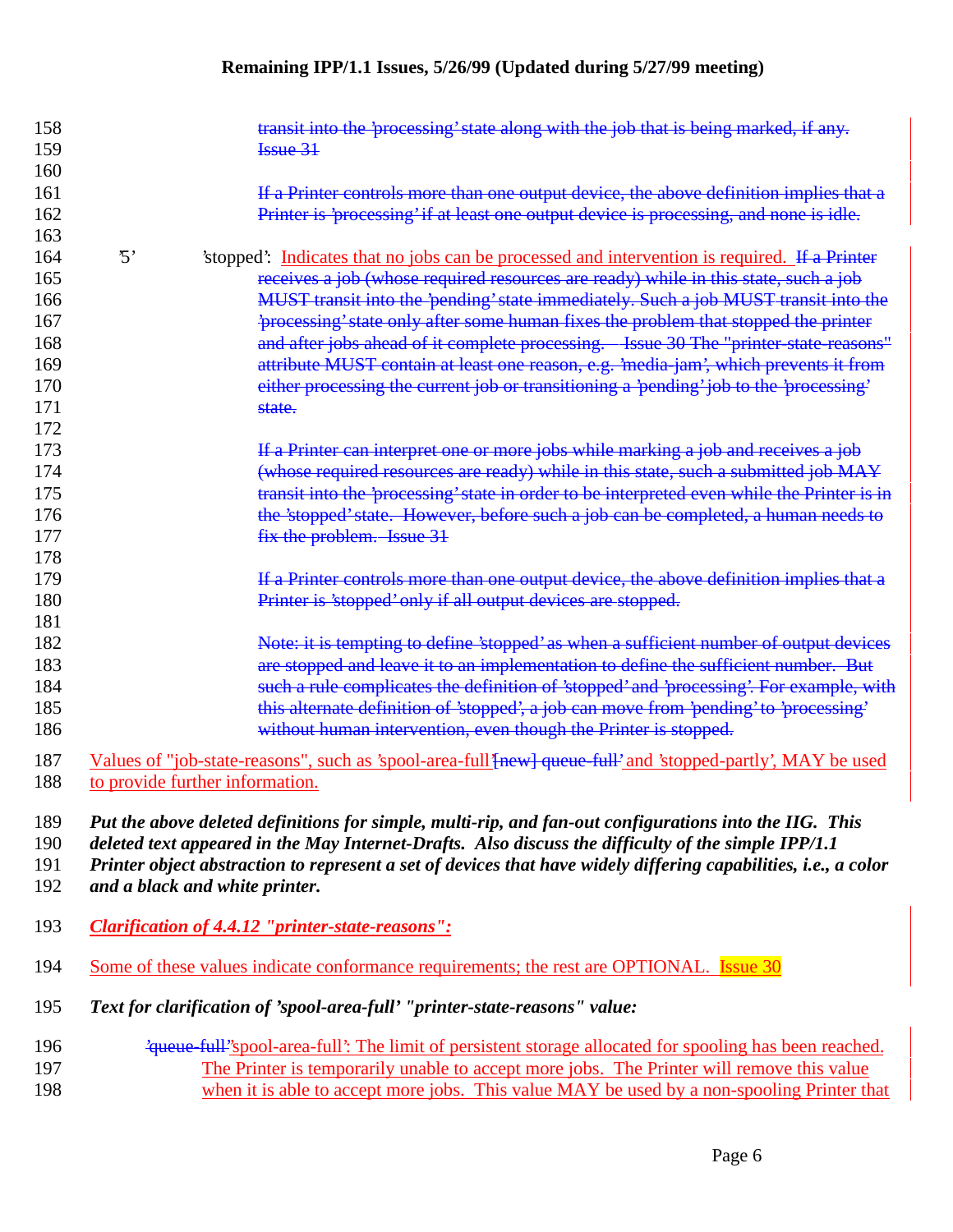199 only accepts one or a small number jobs at a time or a spooling Printer that has filled the spool space. spool space.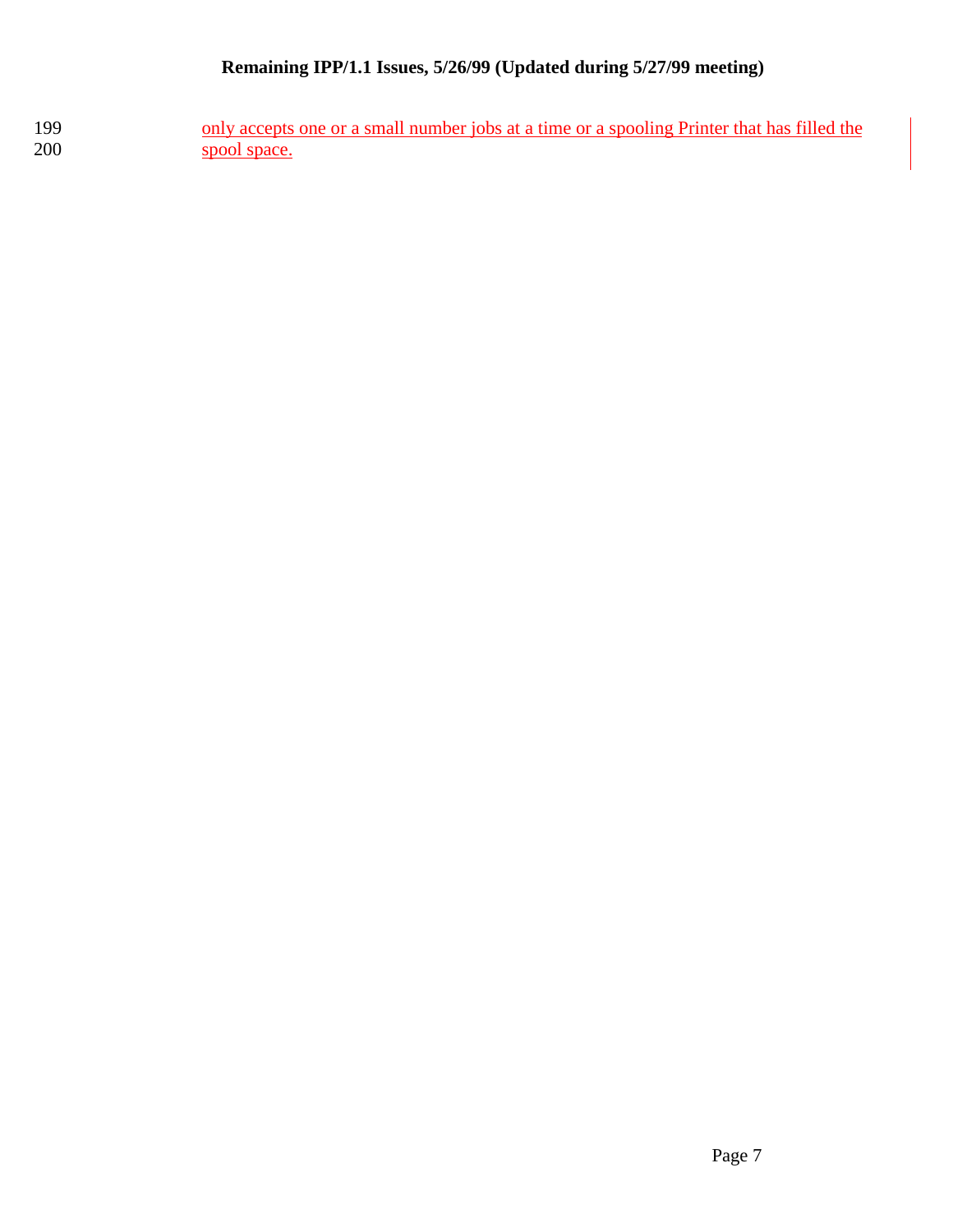# 202 **ISSUE 32: Is Digest REQUIRED for an IPP Client and an IPP Printer to** 203 **support?**

## 204 **Text for** *Sec***tion 5.1 Client Conformance***:*

205 A client MUST/SHOULD [which is to be determined in consultation with the Area Director] support Client 206 Authentication as defined in the IPP/1.1 Encoding and Transport document [ipp-pro]. A client SHOULD 207 support Operation Privacy and Server Authentication as defined in the IPP/1.1 Encoding and Transport 208 document [IPP-PRO]. See also Hpp-Mod-section 8 of this document.

## 209 **Text for a new sub-section to Section 5.2 IPP Object Conformance:**

210 5.2.7 Security

211 An IPP Printer implementation MUST/SHOULD [which is to be determined in consultation with the Area

212 <del>Director]</del> contain support for Client Authentication as defined in the IPP/1.1 Encoding and Transport

213 document [IPP-PRO]. A Printer implementation MAY allow an administrator to configure the Printer so

214 that all, some, or none of the users are authenticated. See also  $\overline{HPP-MOD}$  section 8 of this document.

215 An IPP Printer implementation SHOULD contain support for Operation Privacy and Server Authentication

216 as defined in the IPP/1.1 Encoding and Transport document [ipp-pro]. A Printer implementation MAY

217 allow an administrator to configure the degree of support for Operation Privacy and Server Authentication.

218 See also <del>[IPP-MOD]</del> section 8 of this document.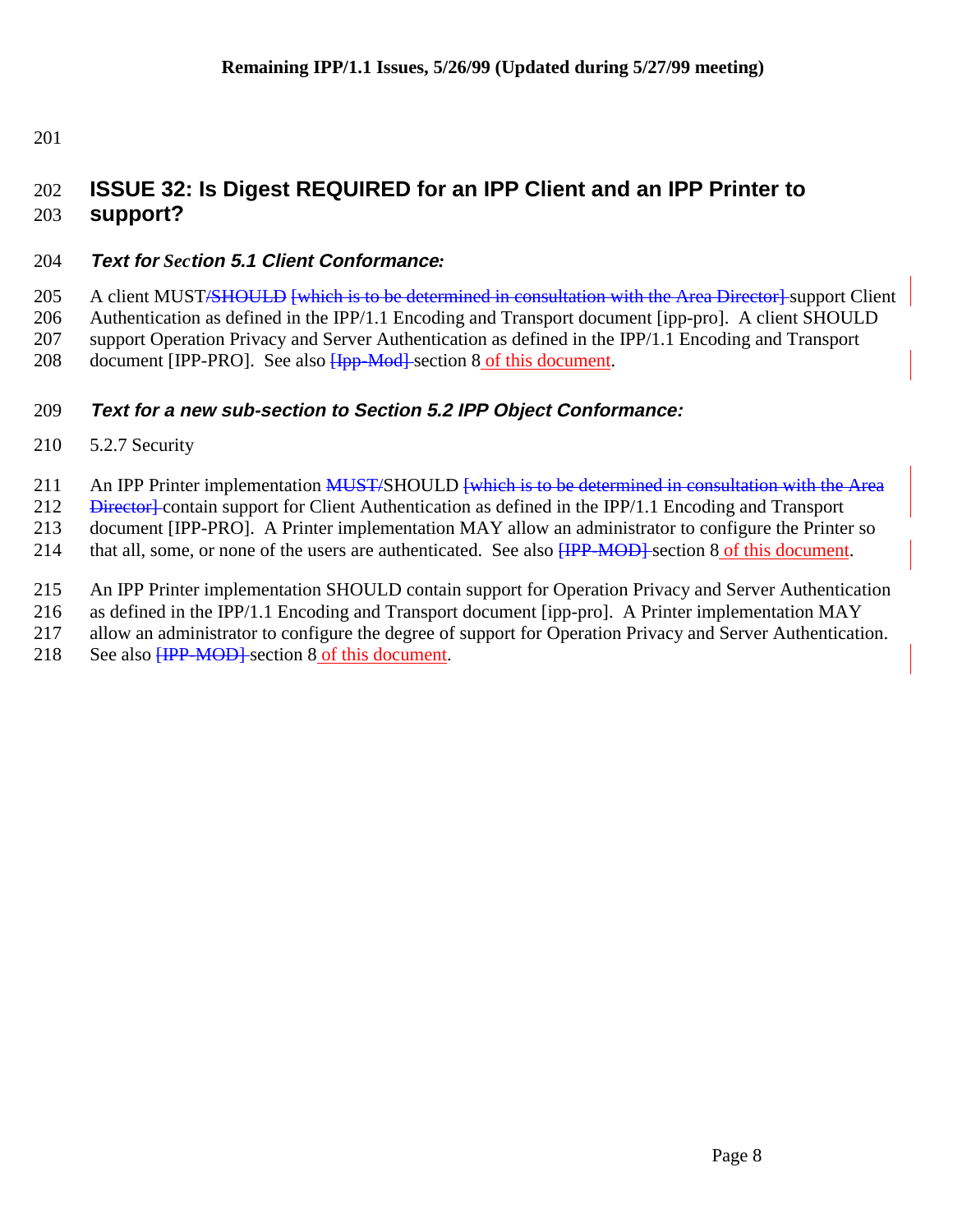# **ISSUE 35: What error code to return on Print-URI or Send-URI if document not accessible?**

 2. Add OPTIONAL "job-document-access-errors (1setOf text)" Job Description and "document-access-223 error(text)" Print-URI/Send-URI operation attribute. For protocol errors, such as HTTP or FTP errors, 224 standard values would be the error code in parentheses, followed by the URL <del>reference-uri" 'uriScheme'</del> 225 followed by a hyphen  $\left(\cdot\right)$  and an error number. For example:

 $\frac{226}{227}$ 

227 http-(XXX) http://ftp.pwg.org/pub/pwg/ipp/new\_MOD/ipp-model-v11-990510.pdf<br>228 ftp-(XXX) ftp://ftp.pwg.org/pub/pwg/ipp/new\_MOD/ipp-model-v11-990510.pdf ftp-(XXX) ftp://ftp.pwg.org/pub/pwg/ipp/new\_MOD/ipp-model-v11-990510.pdf

- 230 For example, the  $\frac{404}{100}$  keyword value: (404) http://... would indicate that the HTTP server could not
- find the resource. (Note: most Internet protocols use decimal error codes (unlike IPP), so the ASCII
- keyword representation is in decimal.)
- 3. Instead of adding "debug-info", add the "detailed-status-message (text(MAX))" operation attribute and

"job-detailed-status-messages (1setOf text(MAX))" Job Description attribute which contains detailed

- information that is not localized.
- *Reorganize Add to and add to section 3.1.6 Operation Status Codes and Messages:*
- 3.1.6 Operation Response Status Codes and Status Messages:

Every operation response includes a REQUIRED "status-code" parameter and an OPTIONAL "status-

message" operation attribute, and an OPTIONAL "detailed-status-message" operation attribute. The Print-

240 URI and Send-URI response MAY include an OPTIONAL "document-access-error" operation attribute.

- 3.1.6.1 "status-code" (type2 enum)
- 242 The REQUIRED "status-code" parameter provides information on the processing of a request.

 The status code is intended for use by automata. A client implementation of IPP SHOULD convert status code values into any localized message that has semantic meaning to the end user.

 The "status-code" value is a numeric value that has semantic meaning. The "status-code" syntax is similar to a "type2 enum" (see section 4.1 on "Attributes Syntaxes") except that values can range only from 0x0000 to 0x7FFF. Section 13 describes the status codes, assigns the numeric values, and suggests a corresponding status message for each status code for use by the client when the user's natural language is English.

3.1.6.2 "status-message" (text(255))

250 A The OPTIONAL "status-message" operation attribute provides a short textual description of the status of the operation. The "status-message" attribute's syntax is "text(255)", so the maximum length is 255 octets

252 (see section 4.1.1).  $\mathbf{f}$ The status message is intended for the human end user. If a response does include a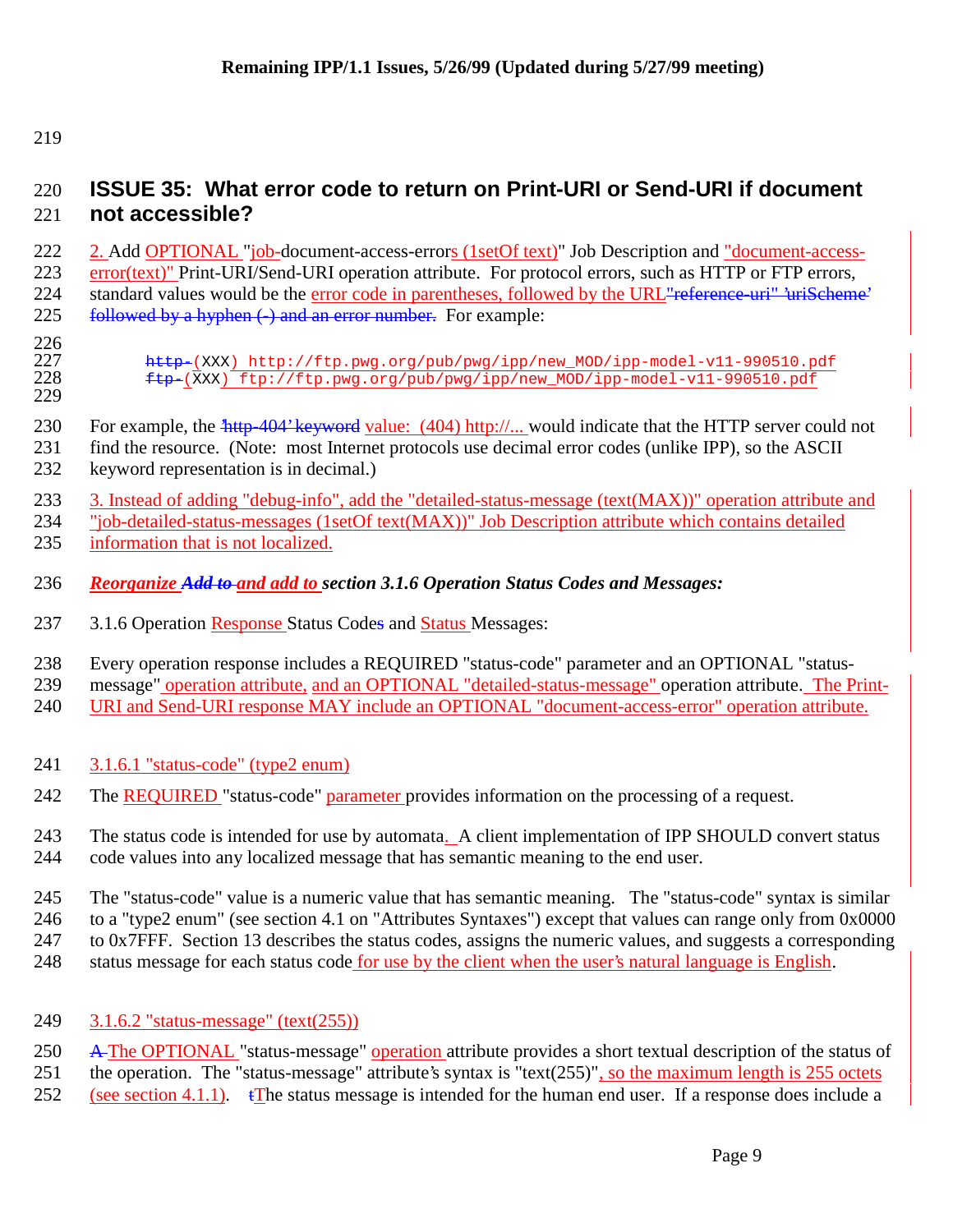- "status-message" attribute, an IPP client NEED NOT examine or display the messages, however it
- SHOULD do so in some implementation specific manner. The "status-message" is especially useful for a
- later version of a Printer object to return as supplemental information for the human user to accompany a
- status code that an earlier version of a client might not understand.
- If the Printer object supports the "status-message" operation attribute, the Printer object MUST be able to
- generate this message in any of the natural languages identified by the Printer object's "generated-natural-

language-supported" attribute (see the "attributes-natural-language" operation attribute specified in section

- 260 3.1.4.1. Section 13 suggests the text for the status message returned by the Printer for use with the English natural language.
- As described in section 3.1.4.1 for any returned 'text' attribute, if there is a choice for generating this
- message, the Printer object uses the natural language indicated by the value of the "attributes-natural-
- language" in the client request if supported, otherwise the Printer object uses the value in the Printer
- object's own "natural-language-configured" attribute.
- If the Printer object supports the "status-message" operation attribute, it SHOULD use the REQUIRED 'utf-
- 8' charset to return a status message for the following error status codes (see section 13): 'client-error-bad-
- request', 'client-error-charset-not-supported', 'server-error-internal-error', 'server-error-operation-not-
- supported', and 'server-error-version-not-supported'. In this case, it MUST set the value of the "attributes-
- charset" operation attribute to 'utf-8' in the error response.

# 3.1.6.3 "detailed-status-message" (text(MAX))

- The OPTIONAL "detailed-status-message" operation attribute provides additional more detailed technical
- and implementation-specific information about the operation. The "detailed-status-message" attribute's
- syntax is "text(MAX)", so the maximum length is 1023 octets (see section 4.1.1). If the Printer objects supports the "detailed-status-message" operation attribute, neither the Printer nor the client localizes the
- message, since it is intended for use by the system administrator or other experienced technical persons.
- Clients MUST NOT attempt to parse the value of this attribute. See "document-access-error" operation
- attribute (section 3.1.6.4) for additional errors that a program can process.
- 3.1.6.4 document-access-error(text(MAX))
- This OPTIONAL operation attribute provides additional information about any document access errors
- encountered by the Printer before it returned a response to the Print-URI (section 3.2.2) or Send-URI
- (section 3.3.1) operation. For errors in the protocol identified by the URI scheme in the "document-uri"
- operation attribute, such as 'http:' or 'ftp:', the error code is returned in parentheses, followed by the URI.
- For example:
- (404) http://ftp.pwg.org/pub/pwg/ipp/new\_MOD/ipp-model-v11-990510.pdf
- Most Internet protocols use decimal error codes (unlike IPP), so the ASCII error code representation is in decimal.
-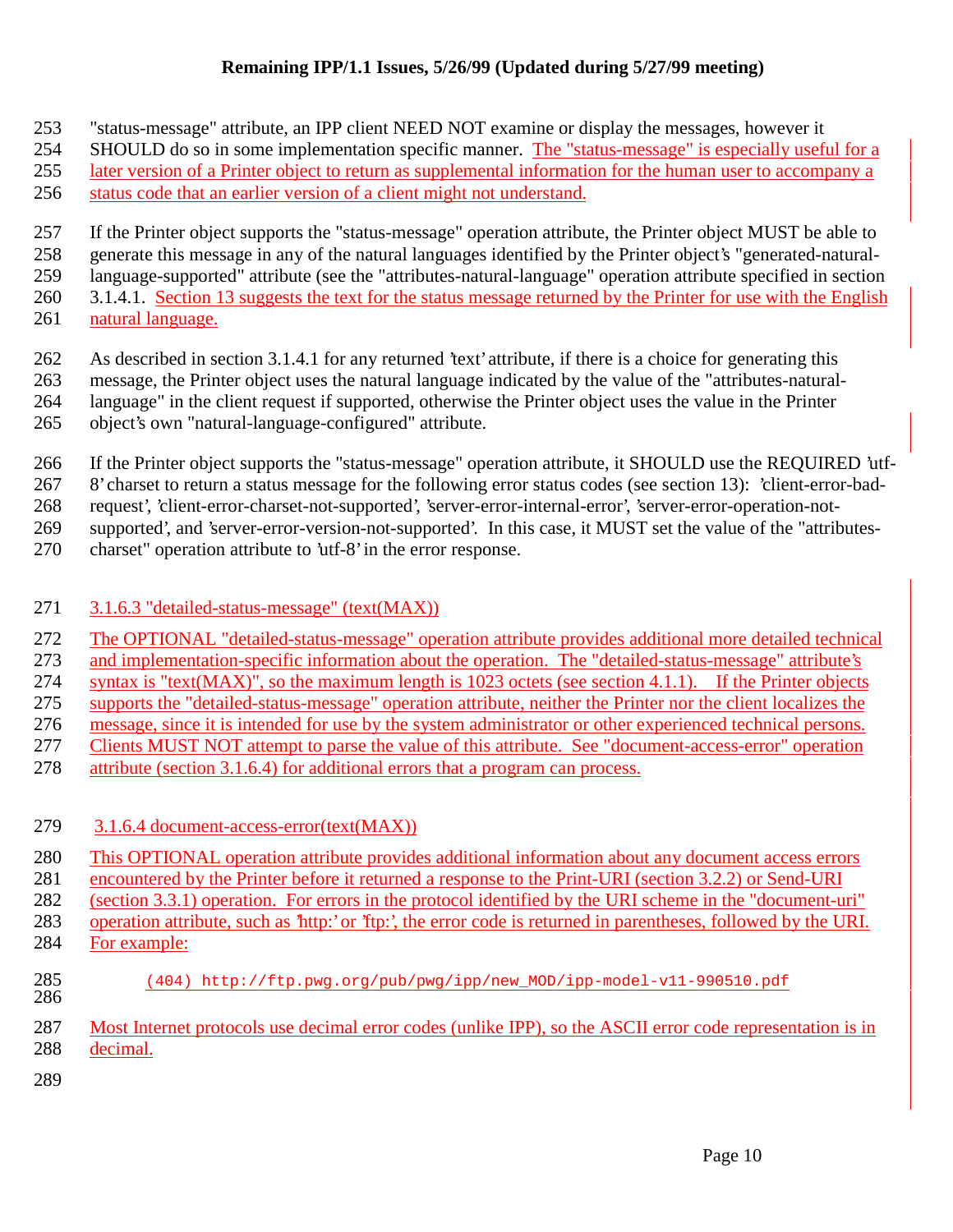## **Suggested text for section 3.2.2 Print-URI Operation:**

- *Replace the sentences:*
- See The Implementer's Guide [IPP-IIG] for suggested additional checks. The Printer NEED NOT follow the reference and validate the contents of the reference.
- *with:*
- The IPP Printer MAY validate the accessibility of the document as part of the operation or subsequently. If
- the Printer determines an accessibility problem before returning an operation response, it rejects the request
- and returns the 'client-error-document-access-error' status code. The Printer MAY also return a specific
- document access error code using the "document-access-error" operation attribute (see section 3.1.6.4).
- If the Printer determines this document accessibility problem after accepting the request and returning an
- operation response with one of the successful status codes, the Printer adds the 'document-access-error'

value to the job's "job-state-reasons" attribute and MAY populate the job's "job-document-access-errors"

Job Description attribute (see section 4.3.11). See The Implementer's Guide [IPP-IIG] for suggested

additional checks.

#### *Add two new sections after section 4.3.9 job-state-message (text(MAX)):*

- 4.3.10 job-detailed-status-messages (1setOf text(MAX))
- This attribute specifies additional detailed and technical information about the job. Neither the Printer nor
- the client localizes the message(s), since they are intended for use by the system administrator or other
- experienced technical persons. Clients MUST NOT attempt to parse the value of this attribute. See
- "document-access-error" (section 4.3.11) for additional errors that a program can process.
- 4.3.11 job-document-access-errors (1setOf text(MAX))
- This attribute provides additional information about each document access error for this job encountered by
- the Printer after it returned a response to the Print-URI or Send-URI operation and subsequently attempted
- to access document(s) supplied in the Print-URI or Send-URI operation. For errors in the protocol that is
- identified by the URI scheme in the "document-uri" operation attribute, such as 'http:' or 'ftp:', the error
- code is returned in parentheses, followed by the URI. For example:
- (404) http://ftp.pwg.org/pub/pwg/ipp/new\_MOD/ipp-model-v11-990510.pdf
- Most Internet protocols use decimal error codes (unlike IPP), so the ASCII error code representation is in decimal.
-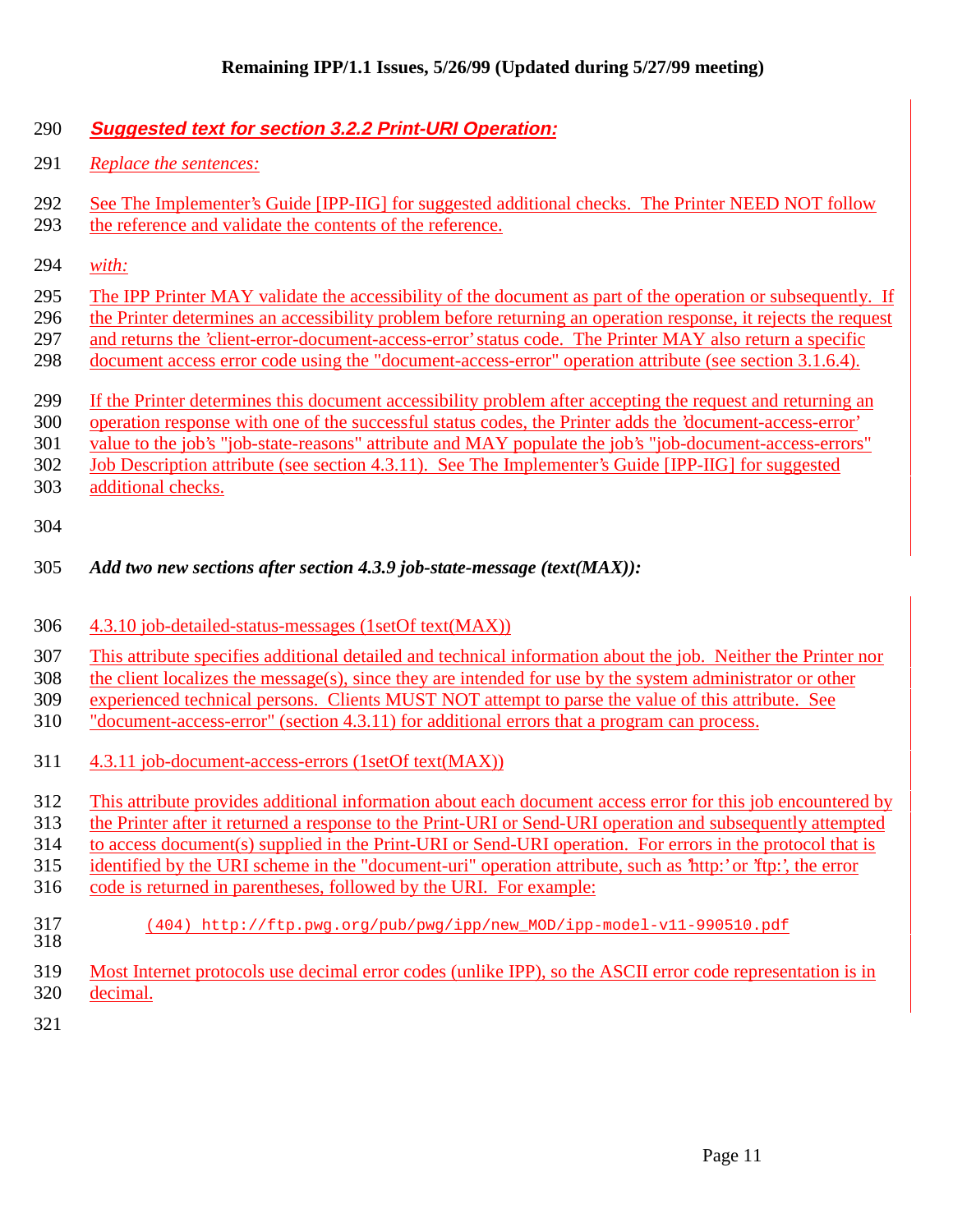# **ISSUE 36: Don't require 1.0 support and add REQUIRED "ipp-version-supported" attribute**

If the major version number matches, but the minor version number does not, the Printer SHOULD accept

and attempt to process the request, or MAY reject the request and return the 'server-error-version-not-

supported' status code. In all cases, the Printer MUST return the nearest version number that it supports.

For example, suppose that an IPP/1.2 Printer supports versions '1.1' and '1.2'. The following responses are

conforming:

| <b>Client supplies</b> | <b>Printer Accept Request?</b> | Printer returns |
|------------------------|--------------------------------|-----------------|
| 1.0                    | yes (SHOULD)                   | <u>1.1</u>      |
|                        | no (SHOULD NOT)                | 1.1             |
| <u>1.1</u>             | <u>yes (MUST)</u>              | 1.1             |
| 1.2                    | <u>yes (MUST)</u>              | 1.2             |
| 1.3                    | yes (SHOULD)                   | 1.2             |
|                        | no (SHOULD NOT)                | l.2             |

# *Put this table in the IIG.*

## **Changes to the text for the new attribute:**

4.4.14 ipp-versions-supported (1setOf type2 keyword)

333 This REQUIRED attribute identifies the IPP protocol version(s) that this Printer supports, including major

and minor versions, i.e., the version numbers for which this Printer implementation meets the conformance

requirements. For version number validation, the Printer matches the (two-octet binary) "version-number"

parameter supplied by the client in each request (see sections 3.1.1 and 3.1.8) with the (US-ASCII)

337 keyword values of this attribute.

If an IPP Printer receives a request with the "version-number" parameter set to a (two-octet binary) value

that does not correspond to one of the (US-ASCII) keyword values of this attribute, it MUST reject the

- 340 request and return the 'server-error-version-not-supported' status code. See Section 3.1.8.
- The following standard keyword values are defined:
- '1.0': Meets the conformance requirement of IPP version 1.0 as specified in RFC 2566 [RFC2566] and RFC 2565 [RFC2565] including any extensions registered according to Section 6 and any extension
- defined in this version or any future version of the IPP "Model and Semantics" document or the IPP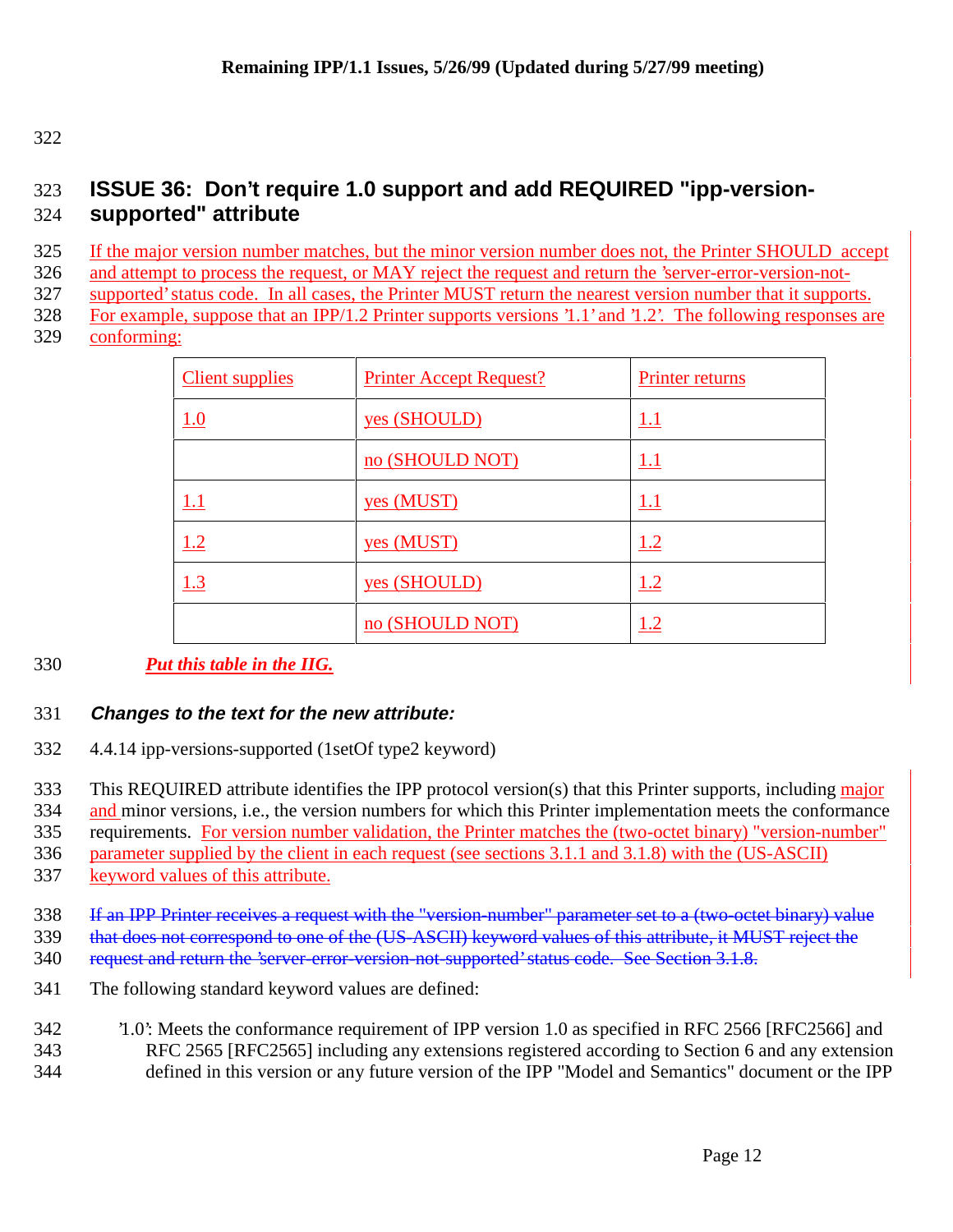- "Encoding and Transport" document following the rules, if any, when the "version-number" parameter is '1.0'.
- '1.1': Meets the conformance requirement of IPP version 1.1 as specified in this document and [IPP-
- PRO] including any extensions registered according to Section 6 and any extension defined in any future versions of the IPP "Model and Semantics" document or the IPP Encoding and Transport document following the rules, if any, when the "version-number" parameter is '1.1'.

#### **Modification to section 3.1.8 Versions:**

3.1.8 Versions

Each operation request and response carries with it a "version-number" parameter. Each value of the

"version-number" is in the form "X.Y" where X is the major version number and Y is the minor version

number. By including a version number in the client request, it allows the client to identify which version

of IPP it is interested in using, i.e., the version whose conformance requirements the client may be

depending upon the Printer to meet.

If the IPP object does not support that major version number supplied by the client, i.e., the major version

field of the "version-number" parameter does not match any of the values of the Printer's "ipp-versions-

supported" (see section 4.4.14), the object MUST responds with a status code of 'server-error-version-not-

361 supported' along with the closest version number that is supported (see section 13.1.5.4). If the major

version number is supported, but the minor version number is not, the IPP object SHOULD accept and

attempt to perform the request (or reject the request if the operation is not supported), else it rejects the

 request and return the 'server-error-version-not-supported' status code. In all cases, the IPP object MUST return the "version-number" that it supports that is closest to the version number supplied by the client in

366 the request.

 There is no version negotiation per se. However, if after receiving a 'server-error-version-not-supported' 368 status code from an IPP object, there is nothing that prevents a client SHOULD from trying again with a

different version number. A client MAY also determine the versions supported either from a directory that

conforms to Appendix E (see section 16) or by querying the Printer object's "ipp-versions-supported"

371 attribute (see section 4.4.14) to determine which versions are supported. **Issue 36** 

372 In order to conform to IPP/1.1, An IPP object implementations MUST support -version '1.1', i.e., meet the

conformance requirements for IPP/1.1 as specified in this document and [IPP-PRO]. An IPP object

implementation SHOULD support version '1.0', i.e., meet the conformance requirements for IPP/1.0

375 [RFC2566 and RFC2565]. and SHOULD support version '1.0', i.e., meet the conformance requirements for

IPP/1.0 [RFC2566 and RFC2565]. A client MAY also determine the versions supported either from a

directory that conforms to Appendix E (see section 16) or by querying the Printer object's "ipp-versions-

378 supported" attribute (see section 4.4.14) to determine which versions are supported. **Issue 36** 

There is only one notion of "version number" that covers both IPP Model and IPP Protocol changes. Thus

the version number MUST change when introducing a new version of the Model and Semantics document

[IPP-MOD] or a new version of the "Encoding and Transport" document [IPP-PRO].

Note: Changes to the major version number of the Model and Semantics document indicate structural or

syntactic changes that make it impossible for older version of IPP clients and Printer objects to correctly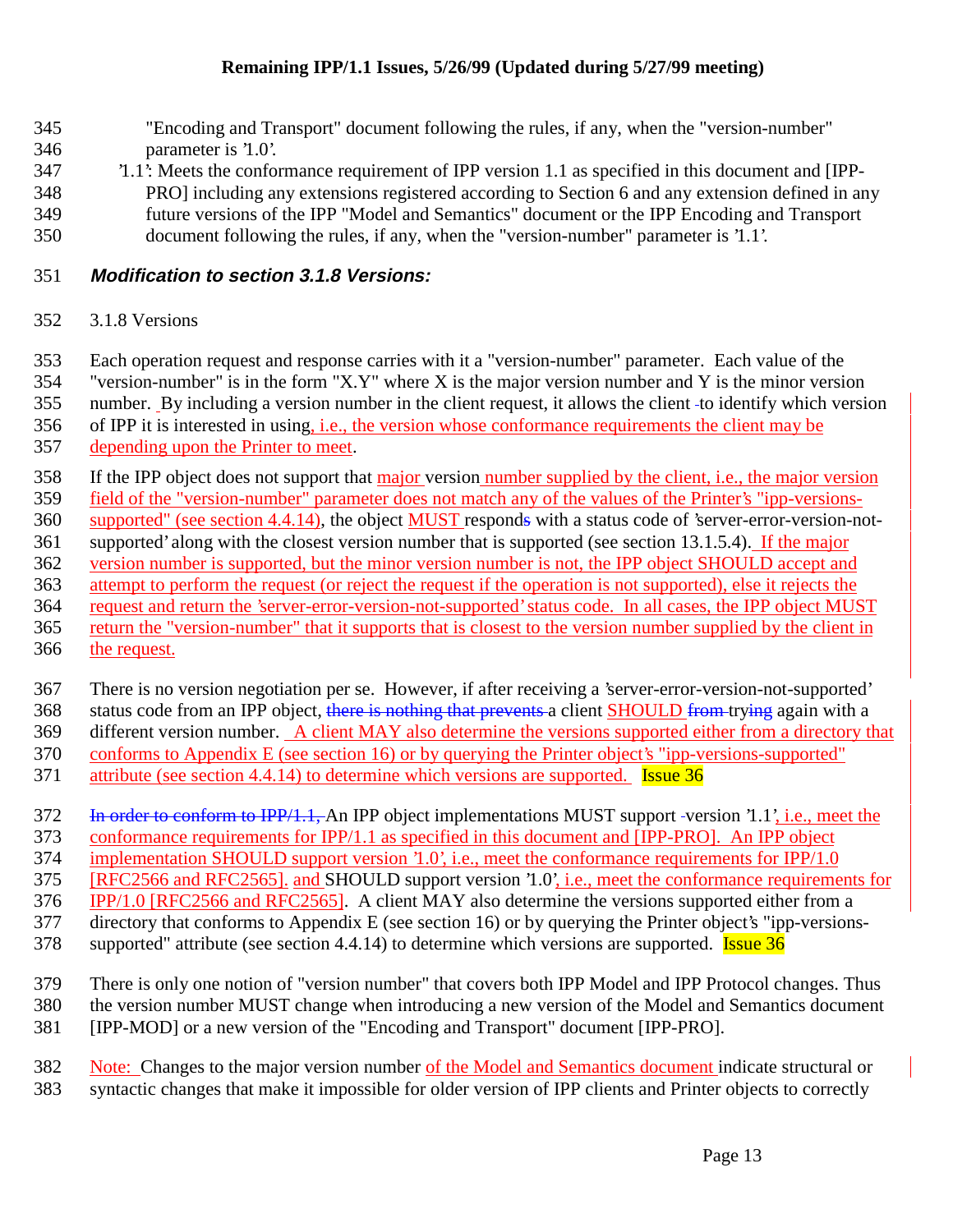parse and correctly process the new or changed attributes, operations and responses. If the major version number changes, the minor version numbers is set to zero. As an example, adding the REQUIRED "ipp- attribute-fidelity" attribute to version '1.1' (if it had not been part of version '1.1'), would have required a change to the major version number, since an IPP/1.0 Printer would not have processed a request with the correct semantics that contained the "ipp-attribute-fidelity" attribute that it did not know about. Items that might affect the changing of the major version number include any changes to the Model and Semantics document [IPP-MOD] or the "Encoding and Transport" document [IPP-PRO] itself, such as:

- reordering of ordered attributes or attribute sets
- changes to the syntax of existing attributes
- adding REQUIRED (for an IPP object to support) operation attribute groups
- adding values to existing REQUIRED operation attributes
- adding REQUIRED operations
- 

Changes to the minor version number indicate the addition of new features, attributes and attribute values

that may not be understood by all IPP objects, but which can be ignored if not understood. Items that might

 affect the changing of the minor version number include any changes to the model objects and attributes but not the encoding and transport rules [IPP-PRO] (except adding attribute syntaxes). Examples of such

changes are:

- 
- grouping all extensions not included in a previous version into a new version
- adding new attribute values
- adding new object attributes
- adding OPTIONAL (for an IPP object to support) operation attributes (i.e., those attributes that an IPP object can ignore without confusing clients)
- adding OPTIONAL (for an IPP object to support) operation attribute groups (i.e., those attributes that an IPP object can ignore without confusing clients)
- adding new attribute syntaxes
- adding OPTIONAL operations
- 411 changing Job Description attributes or Printer Description attributes from OPTIONAL to REQUIRED or vice versa.
- 413 adding OPTIONAL attribute syntaxes to an existing attribute. **Issue 33**
- 

The encoding of the "version-number" MUST NOT change over any version number (either major or

minor). This rule guarantees that all future versions will be backwards compatible with all previous

versions (at least for checking the "version-number"). In addition, any protocol elements (attributes, error

codes, tags, etc.) that are not carried forward from one version to the next are deprecated so that they can

- never be reused with new semantics.
- Implementations that support a certain version NEED NOT support ALL previous versions. As each new
- 421 version is defined (through the release of a new specification), that  $\frac{1}{\text{major}}$  version will specify which

422 previous versions MUST and which versions SHOULD be supported in compliant implementations. **Issue** 

36